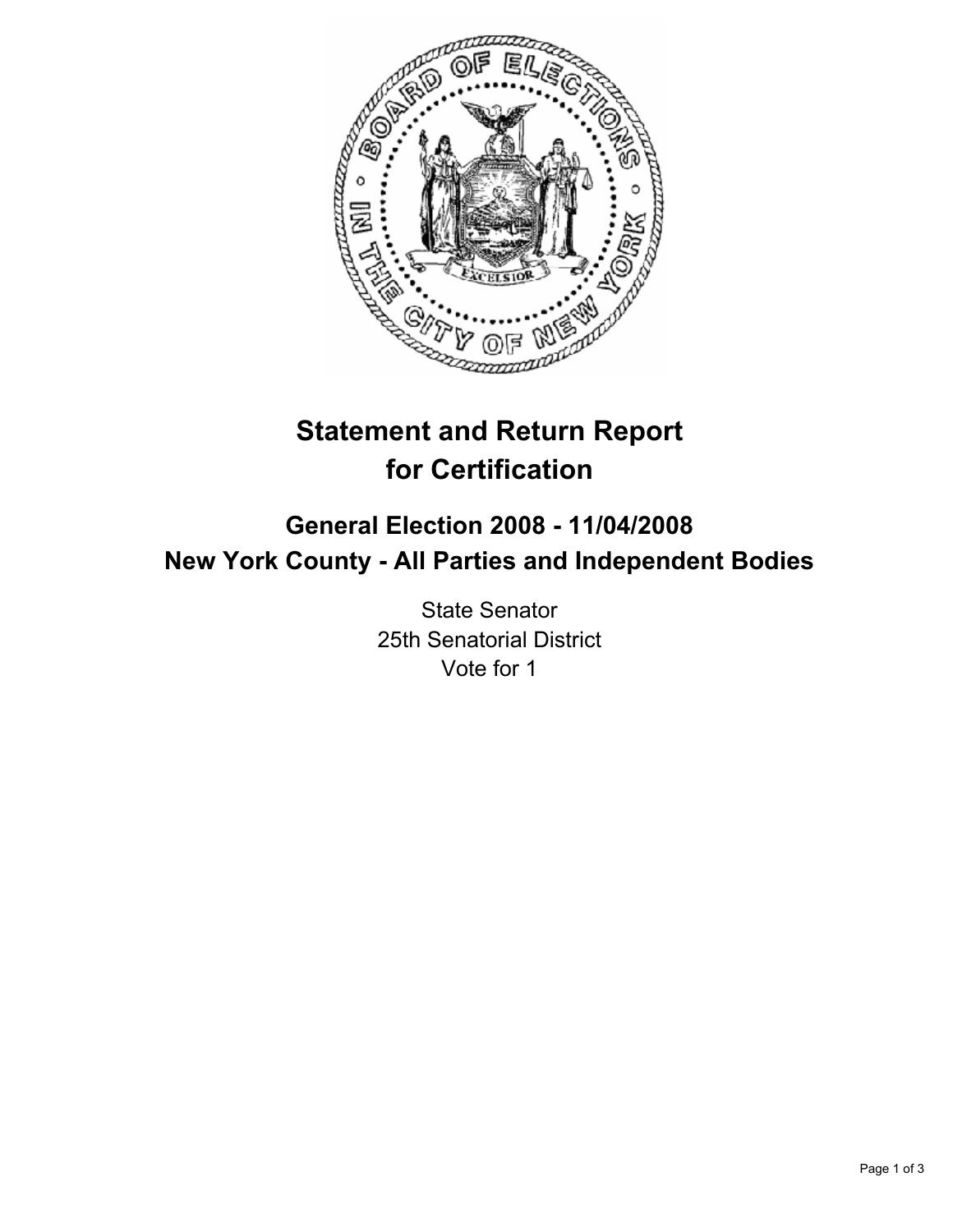

#### **Assembly District 64**

| <b>PUBLIC COUNTER</b>                | 39,600 |
|--------------------------------------|--------|
| <b>EMERGENCY</b>                     | 268    |
| ABSENTEE/MILITARY                    | 1,468  |
| <b>AFFIDAVIT</b>                     | 2,066  |
| <b>Total Ballots</b>                 | 44,042 |
| DANIEL L SQUADRON (DEMOCRATIC)       | 25,011 |
| JOHN G CHROMCZAK (REPUBLICAN)        | 5,161  |
| DANIEL L SQUADRON (WORKING FAMILIES) | 1,382  |
| DAWN FOX (WRITE-IN)                  |        |
| EPHRAIM ROSENBAUM (WRITE-IN)         |        |
| <b>MARTIN SCHOENFELD (WRITE-IN)</b>  |        |
| NONE OF THE ABOVE (WRITE-IN)         |        |
| SHIRLEY N. KORNREICH (WRITE-IN)      |        |
| TODD MONTESSI (WRITE-IN)             |        |
| WAYNE WILLIAMS (WRITE-IN)            |        |
| <b>Total Votes</b>                   | 31,561 |
| Unrecorded                           | 12,481 |

#### **Assembly District 66**

| <b>PUBLIC COUNTER</b>                | 14,605 |
|--------------------------------------|--------|
| <b>EMERGENCY</b>                     |        |
| ABSENTEE/MILITARY                    | 1,086  |
| <b>AFFIDAVIT</b>                     | 889    |
| <b>Total Ballots</b>                 | 17,138 |
| DANIEL L SQUADRON (DEMOCRATIC)       | 10,708 |
| JOHN G CHROMCZAK (REPUBLICAN)        | 2,137  |
| DANIEL L SQUADRON (WORKING FAMILIES) | 856    |
| BORIS ZILBERMAN (WRITE-IN)           |        |
| <b>BRADLEY GELLER (WRITE-IN)</b>     |        |
| <b>Total Votes</b>                   | 13,703 |
| Unrecorded                           | 3.435  |

### **Assembly District 74**

| <b>PUBLIC COUNTER</b>                | 16,726 |
|--------------------------------------|--------|
| <b>EMERGENCY</b>                     | 303    |
| ABSENTEE/MILITARY                    | 538    |
| AFFIDAVIT                            | 1,044  |
| <b>Total Ballots</b>                 | 18,857 |
| DANIEL L SQUADRON (DEMOCRATIC)       | 12,029 |
| JOHN G CHROMCZAK (REPUBLICAN)        | 944    |
| DANIEL L SQUADRON (WORKING FAMILIES) | 774    |
| MAO TSE TUNG (WRITE-IN)              |        |
| <b>Total Votes</b>                   | 13,748 |
| Unrecorded                           | 5,109  |